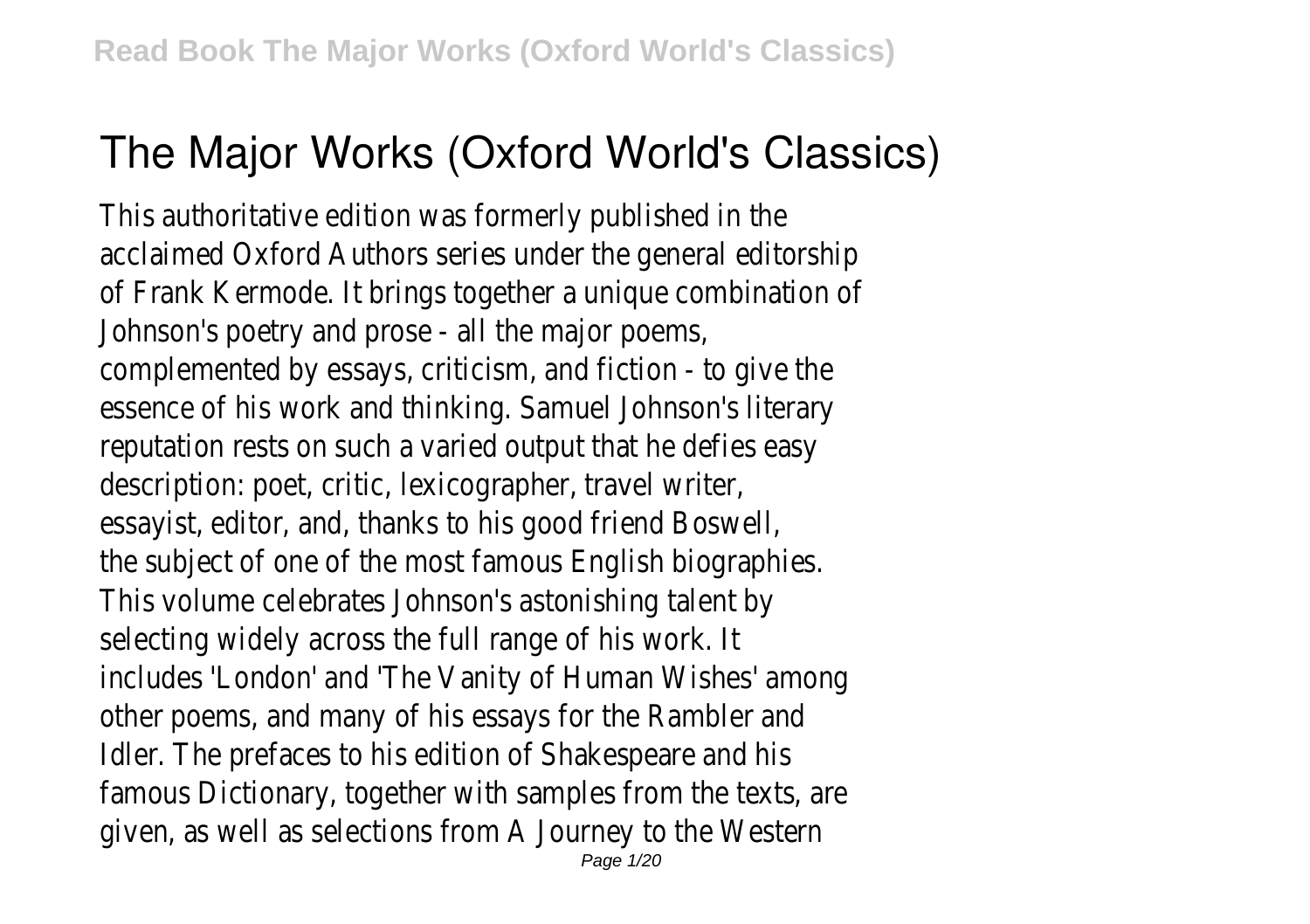Islands of Scotland, the Lives of the Poets, its entirety. There is also a substantial represent lesser-known prose, and of his poetry journa

`For I do not seek to understand so that I r I believe so that I may understand. For I be that unless I believe. I shall not understand. exist? Can we know anything about God's nature reason to think that the Christian religion is truth, anyway? Do human beings have freedon they have such freedom in a world created questions, and others, were ones which Ansel  $(c.1033-1109)$  took very seriously. He was u of the truth of the Christian religion, but determined to try to make sense of his Recognizing that the Christian God is incom also believed that Christianity is not simply be swallowed with mouth open and eyes shut. doctrines of Christianity are an invitation Page 2/20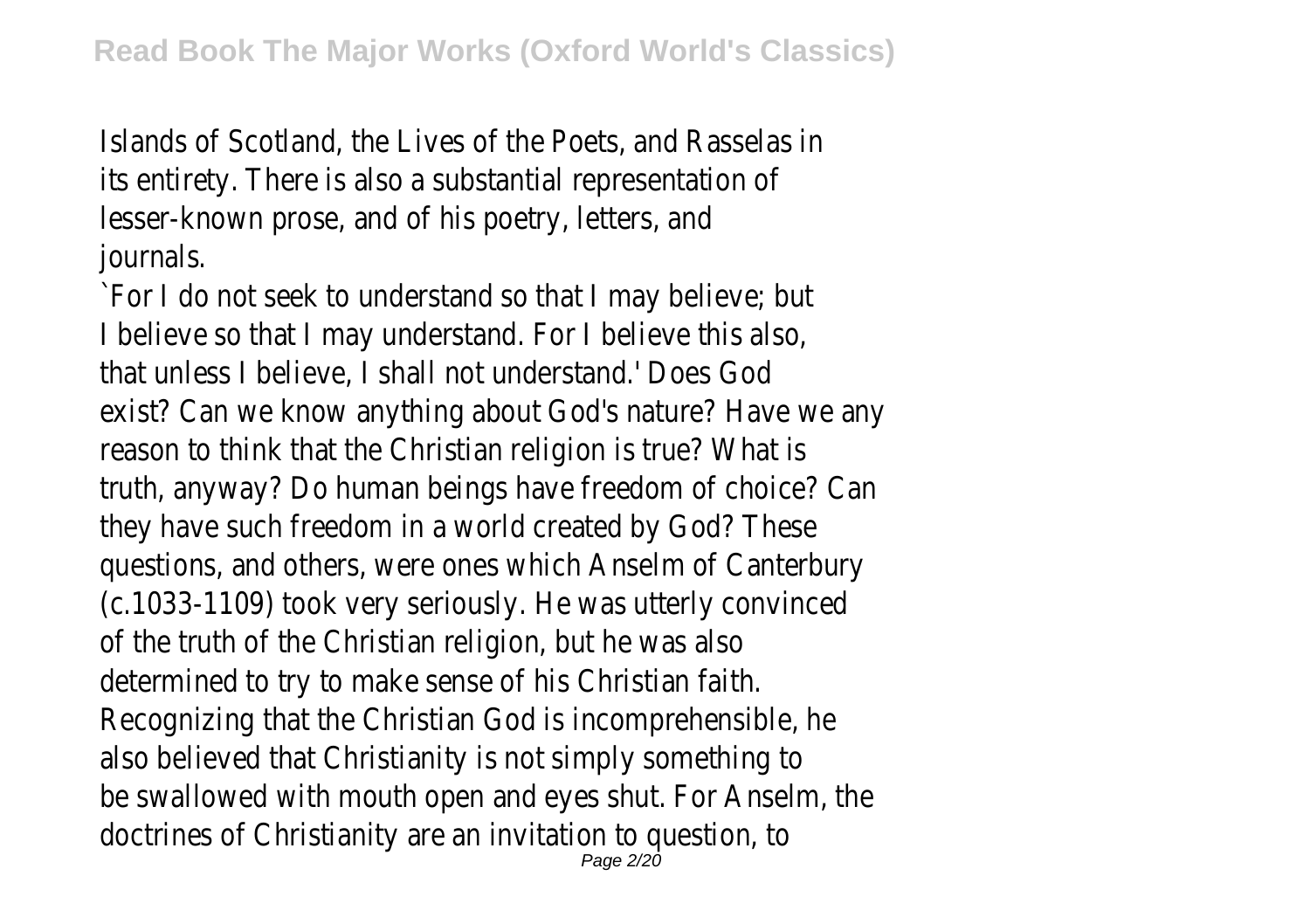think, and to learn. Anselm is studied today rigour of thought and clarity of writing place greatest of theologians and philosophers. provides readers with their first opportunity his most important works within the cov volume. ABOUT THE SERIES: For over 100 years Classics has made available the widest range of any from around the globe. Each affordable v Oxford's commitment to scholarship, providing the most most extending the most of  $\alpha$ accurate text plus a wealth of other valuable including expert introductions by leading helpful notes to clarify the text, up-to-date for further study, and mu

This authoritative edition was originally published in acclaimed Oxford Authors series under the general editorship of Frank Kermode. It brings together an extensive containof Bacon's writing - the major prose in full sixteen other pieces not otherwise available sixteen essence of his work and thinking. Altho Page 3/20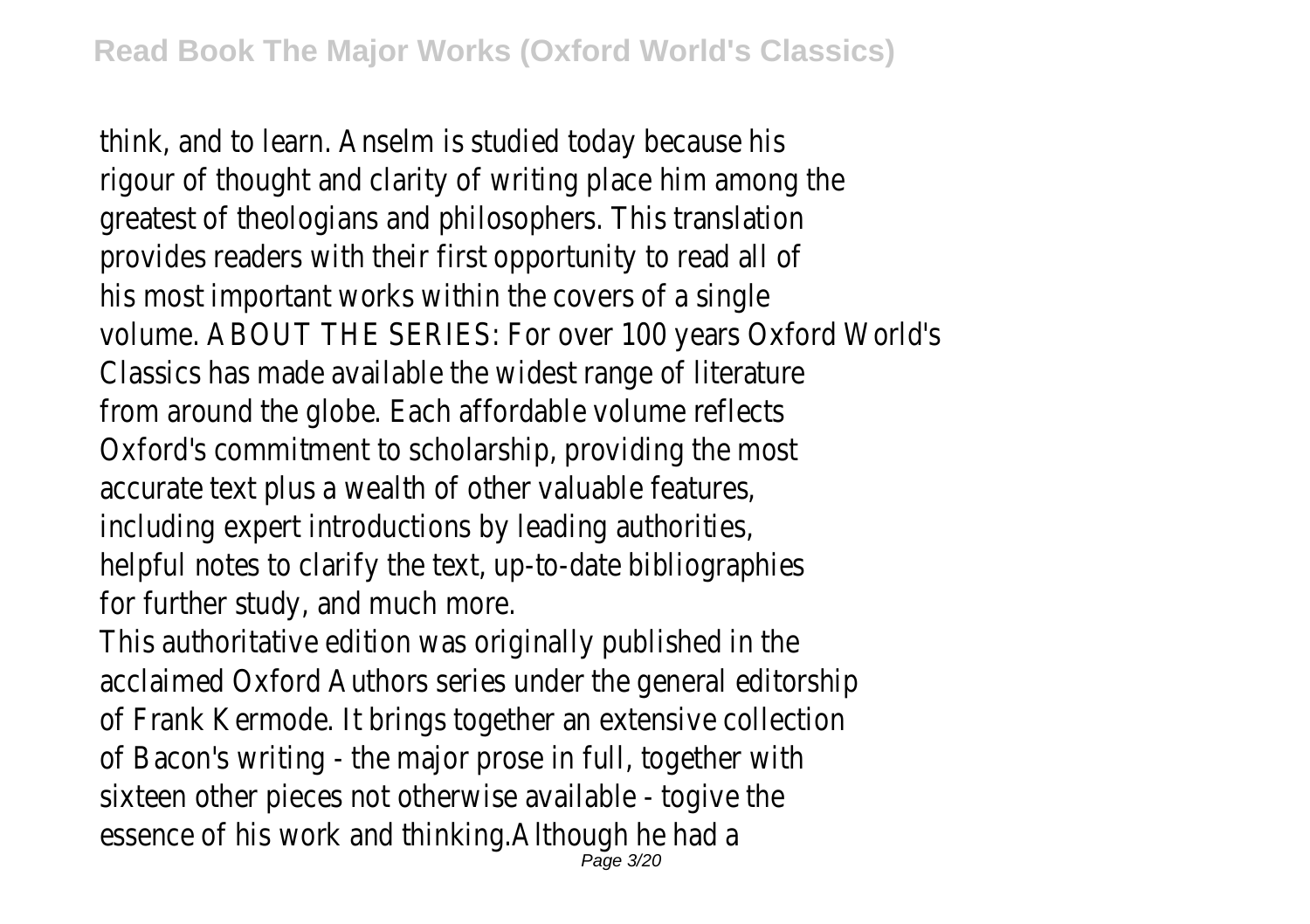distinguished career as a lawyer and states Bacon's lifelong goal was to improve and knowledge. In The Advancement of Learning (1) brilliant critique of the deficiencies of pre of thought and proposed improvements to kn area of human life. He conceived the Essay enlarged in 1625) as a study of the formative human behaviour, psychological and soci Atlantis (1626) he outlined his plan  $f$ research institute in the form of a Uto addition tothese major English works this 'Of Tribute', an important early work here pi for the first time, and a revealing select and political writings, together with his po feature of the edition is its extensive an identifies Bacon's sources and allusions, and vocabula

This authoritative edition was first pu acclaimed Oxford Authors series under the general editorship Page 4/20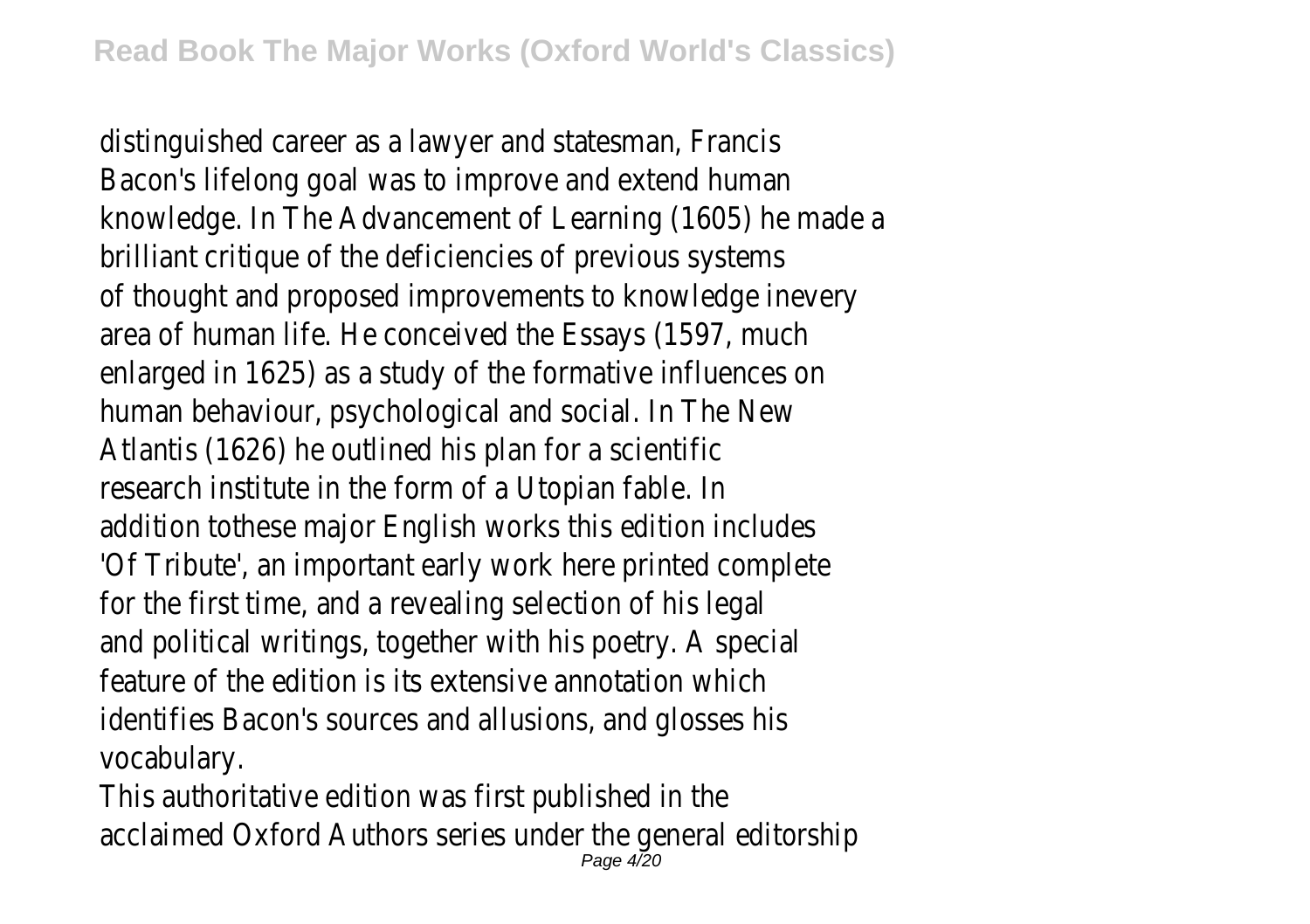of Frank Kermode. It brings together a unique Yeats's poetry and prose - all the major poems by plays, critical writings, and letters essence of his work and thinking. W. B. Yeats 1865, only 38 years after the death of Wi died in 1939, the contemporary of Ezra Pound and Andrew Joyce. His career crossed two centuries, and their represents the full range of his achiever Romantic early poems of Crossways and masterpiece The Wind Among the Reeds to his I and folk-tale influence both his poems represented here by Cathleen ni Houlihan and others. The importance of the spirit world work is evident in his critical essays and occur and the anthology also contains political autobiographical writings, and a selection This one-volume collection of poems and unique perspective on the connectedness of output, showing how his aesthetic, spiritual Page 5/20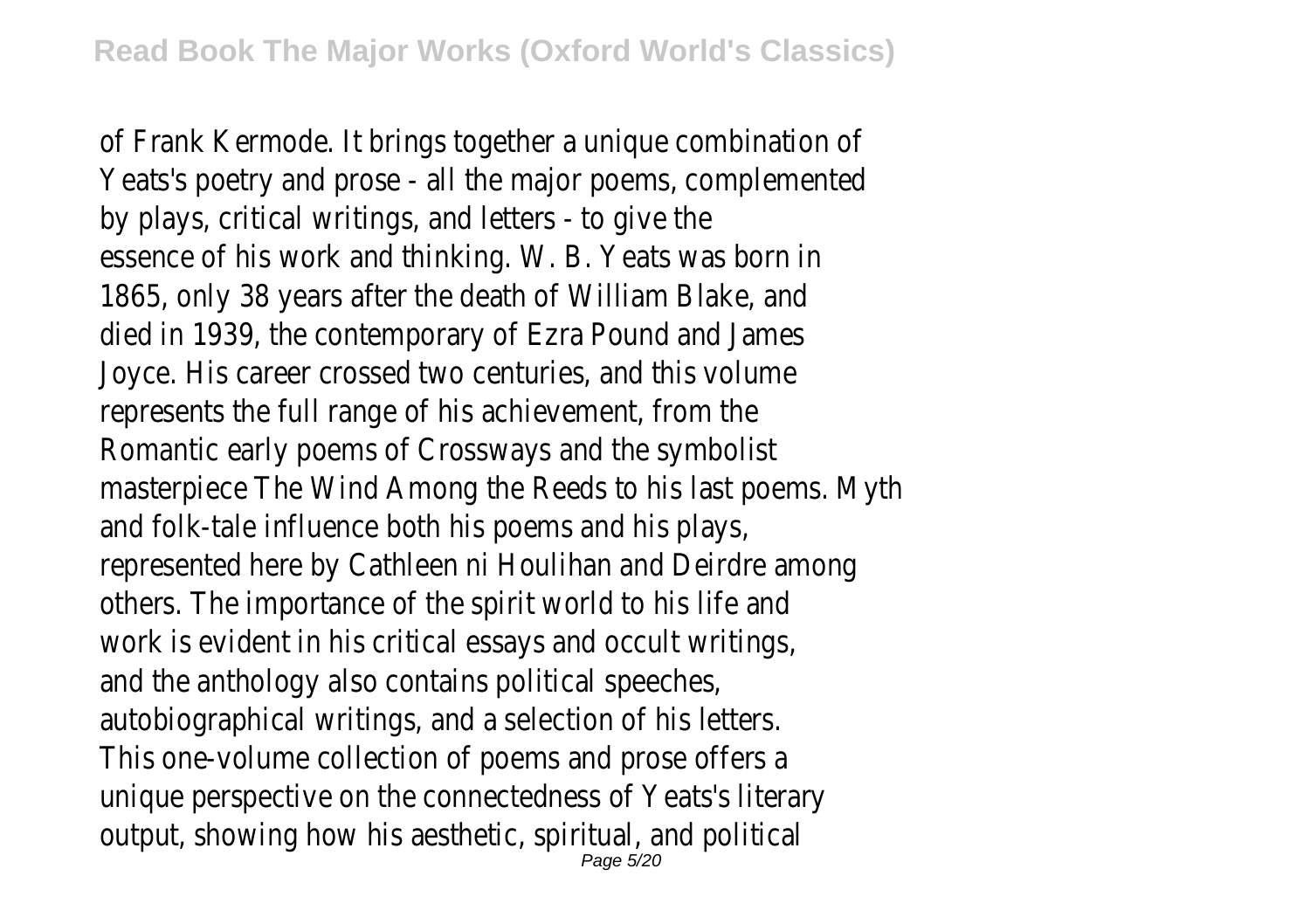development was reflected in everyth

Gerard Manley Ho

The Spoils of Po

The Bront

*This authoritative edition was formerly published in the acclaimed Oxford Authors series under the general editorship of Frank Kermode. It brings together a unique combination of Donne's poetry and prose all the major poems, complemented by rarely published letters and extracts from Donne'ssermons - to give the essence of his work and thinking. John Donne (1572-1631) is today celebrated as one of the greatest of the metaphysical poets, whose verse was daringly original and whose use of imagery and conceits marked a new, intellectual approach to poetry. His Satires, Elegies, and Songs and Sonnets, which contain his most famous love poems,were complemented by his religious writing, both verse and prose. He was one of the most renowned preachers of his day, and this volume does equal justice to the full range of his work. In addition to nearly all his English poetry this volume includes over 130 extracts from Donne's sermons, aswell as the full text of his last sermon, 'Death's Duel'. A distinguishing* Page 6/20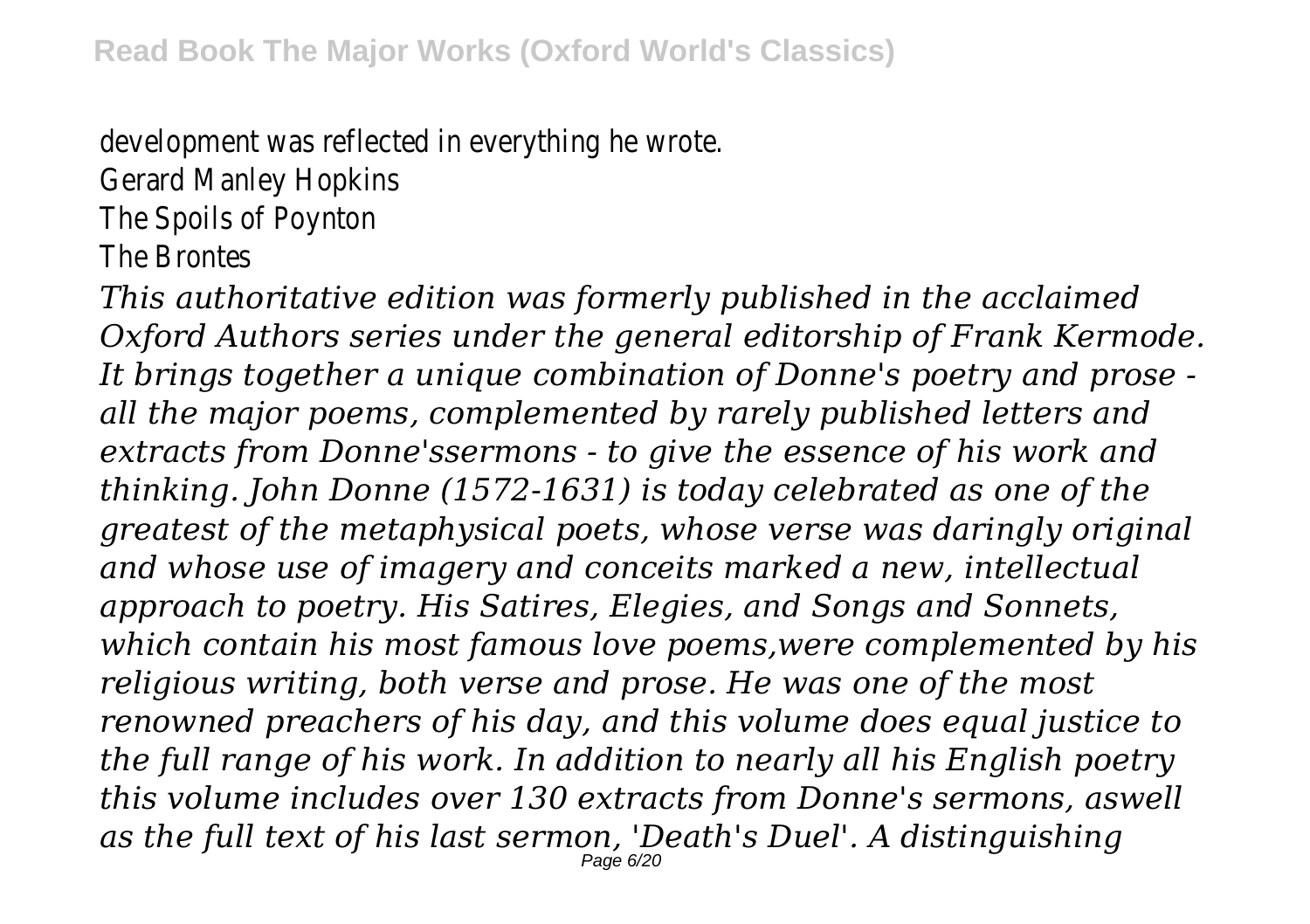*feature of the selection is that the works are arranged in the chronological order of their composition.*

*For much of his life Pascal (1623-62) worked on a magnum opus which was never published in its intended form. Instead, he left a mass of fragments, some of them meant as notes for the Apologie. These were to become known as the Pensées, and they occupy a crucial place in Western philosophy and religious writing. Pascal's general intention was to confound scepticism about metaphysical questions. Some of the Pensées are fully developed literary reflections on the human condition,, some contradict others, and some remain jottings whose meaning will never be clear. The most important are among the most powerful aphorisms about human experience and behaviour ever written in any language. This translation is the only one based on the Pensées as Pascal left them. It includes the principal dossiers classified by Pascal, as well as the essential portion of the important Writings on Grace. A detailed thematic index gives access to Pascal's areas of concern, while the selection of texts and the introduction help to show why Pascal changed the plan of his projected work before abandoning the book he might have written.* Page 7/20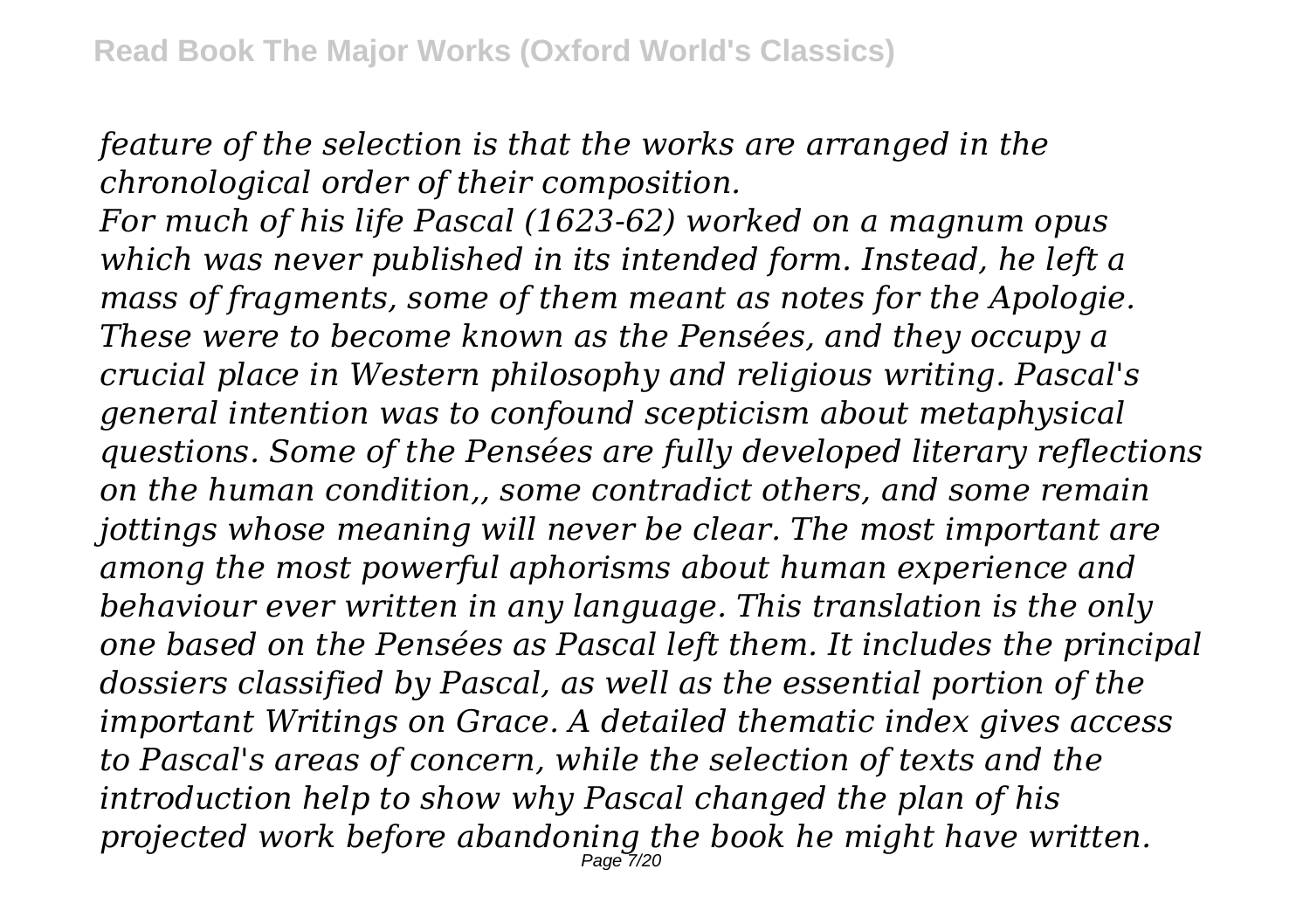*ABOUT THE SERIES: For over 100 years Oxford World's Classics has made available the widest range of literature from around the globe. Each affordable volume reflects Oxford's commitment to scholarship, providing the most accurate text plus a wealth of other valuable features, including expert introductions by leading authorities, helpful notes to clarify the text, up-to-date bibliographies for further study, and much more.*

*This authoritative edition was originally published in the acclaimed Oxford Authors series under the general editorship of Frank Kermode. It brings together a unique combination of Keats's poetry and prose all the major poems, complemented by a generous selection of Keats's letters - to give the essence of his work and thinking. In his tragically short life Keats wrote an astonishing number of superb poems; his stature as one of the foremost poets of the Romantic movement remains unassailable. This volume contains all the poetry published during his lifetime, including Endymion in its entirety, the Odes, "Lamia", and both versions of "Hyperion." The poetry is presented in chronological order , illustrating the staggering speed with which Keats's work matured. Further insight into his creative process is* Page  $8/2\bar{0}$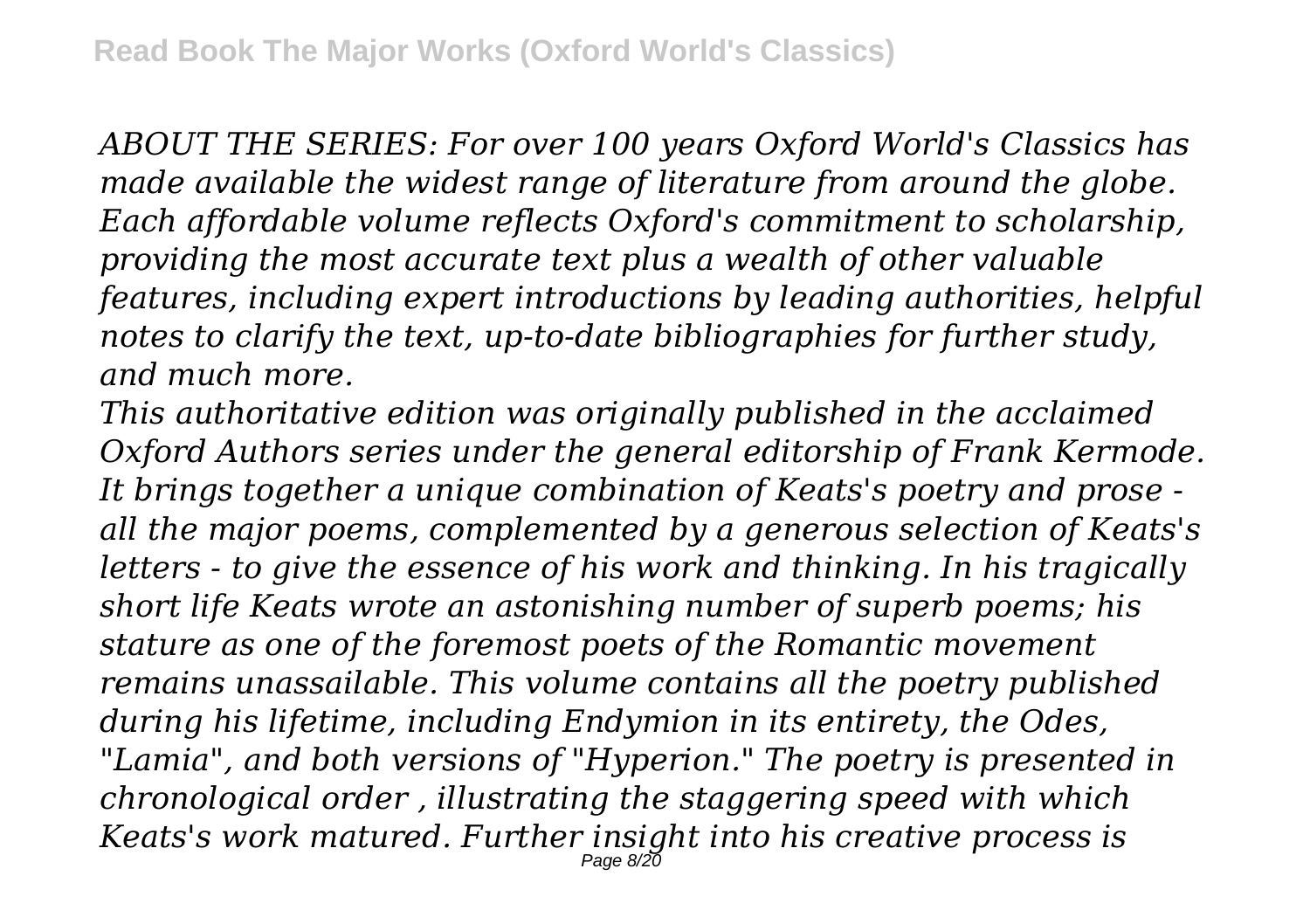*given by reproducing, in their original form, a number of poems that were published posthumously. Keats's letters are admired almost as much as his poetry and were described by T. S. Eliot as "certainly the most notable and most important ever written by any English poet." They provide the best biographical detail available and shed invaluable light on Keats's poems.*

*Collected her in one omnibus edition are Oscar Wilde's most important works including The Importance of Being Earnest, The Picture of Dorian Gray, Salome, Selected Poems of Oscar Wilde, The Soul of Man Under Socialism, The Happy Prince and Other Tales, and The Canterville Ghost. These works of poetry, fiction, drama, and prose encompass Wilde's entire career and they display his range of style and wit. Wilde is one of the most important writers in the history of the English language. Wilder Publications is a green publisher. All of our books are printed to order. This reduces waste and helps us keep prices low while greatly reducing our impact on the environment. Selected Poetry and Prose*

*Oscar Wilde - The Major Works*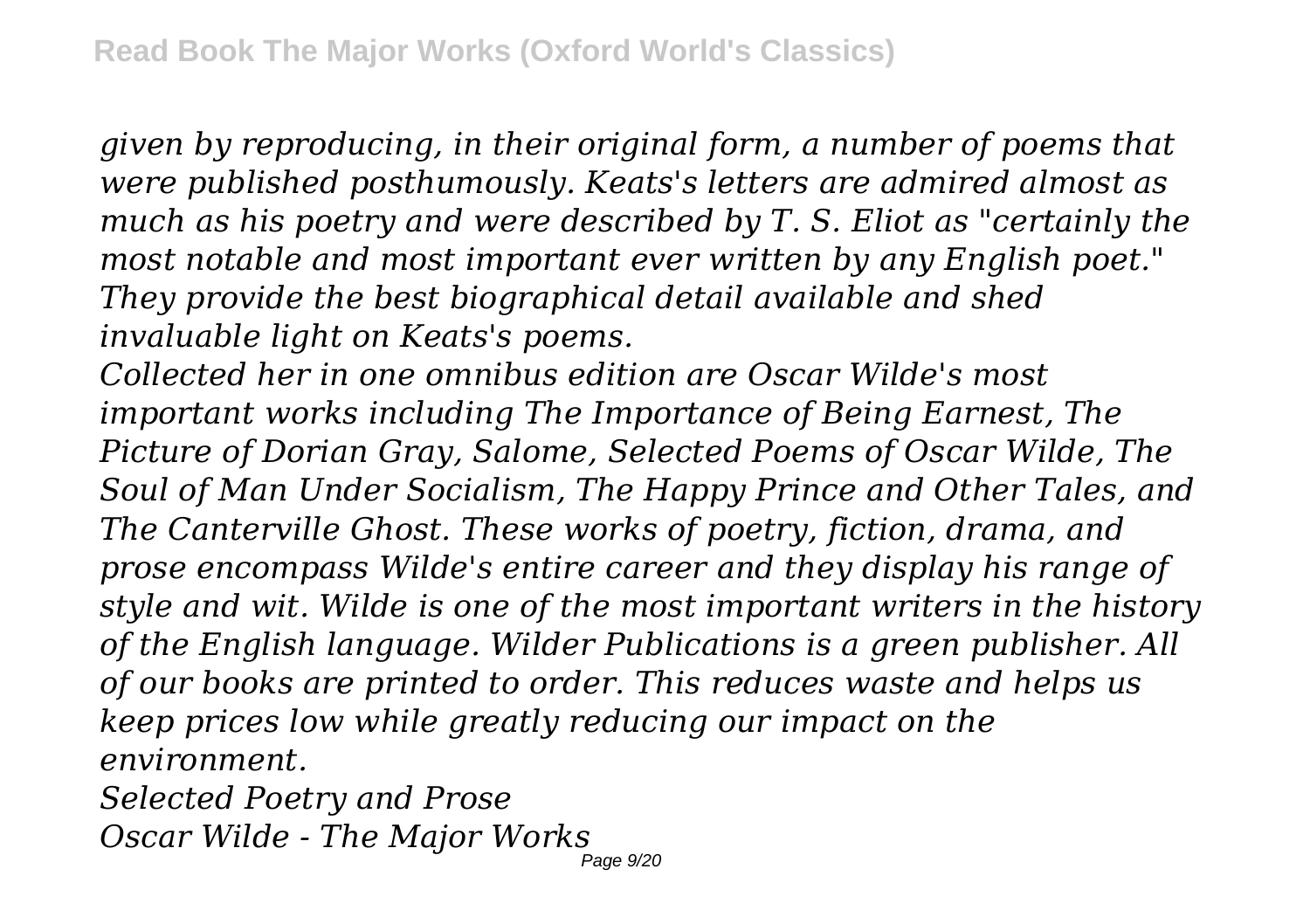## *Francis Bacon*

**Galen (AD 129-99), researcher and scholar, surgeon and philosopher, logician, herbalist and personal physician to the emperor Marcus Aurelius, was the most influential and multi-faceted medical author of antiquity. This is the first major selection in English of Galen's work, functioning as an essential introduction to his "medical philosophy" and including the first-ever translations of several major works. A detailed Introduction presents a vivid insight into medical practice as well as intellectual and everyday life in ancient Rome.**

**After Aquinas, Anselm is the most significant medieval thinker. Utterly convinced of the truth of the Christian religion, he was none the less determined to try to make sense of his Christian faith, and the result is a rigorous engagement with problems of logic which remain relevant for philosophers and theologians even today. This translation provides the first opportunity to read all of Anselm's most important works in one volume.**

**A comprehensive anthology of Swift's writing, including The Tale of a Tub and The Battle of the Books, writing on politics, religion, and Ireland, as well as a generous selection from his correspondence. Formerly published in the acclaimed Oxford Authors series.**

**After years of indifference and neglect, John Clare (1793-1864) is now recognized as one of the greatest English Romantic poets. This authoritative edition brings together a generous selection of Clare's poetry and prose, including autobiographical writings and letters and illustrates all aspects of his talent.**

**Selected Philosophical Writings**

**John Donne**

**William Blake**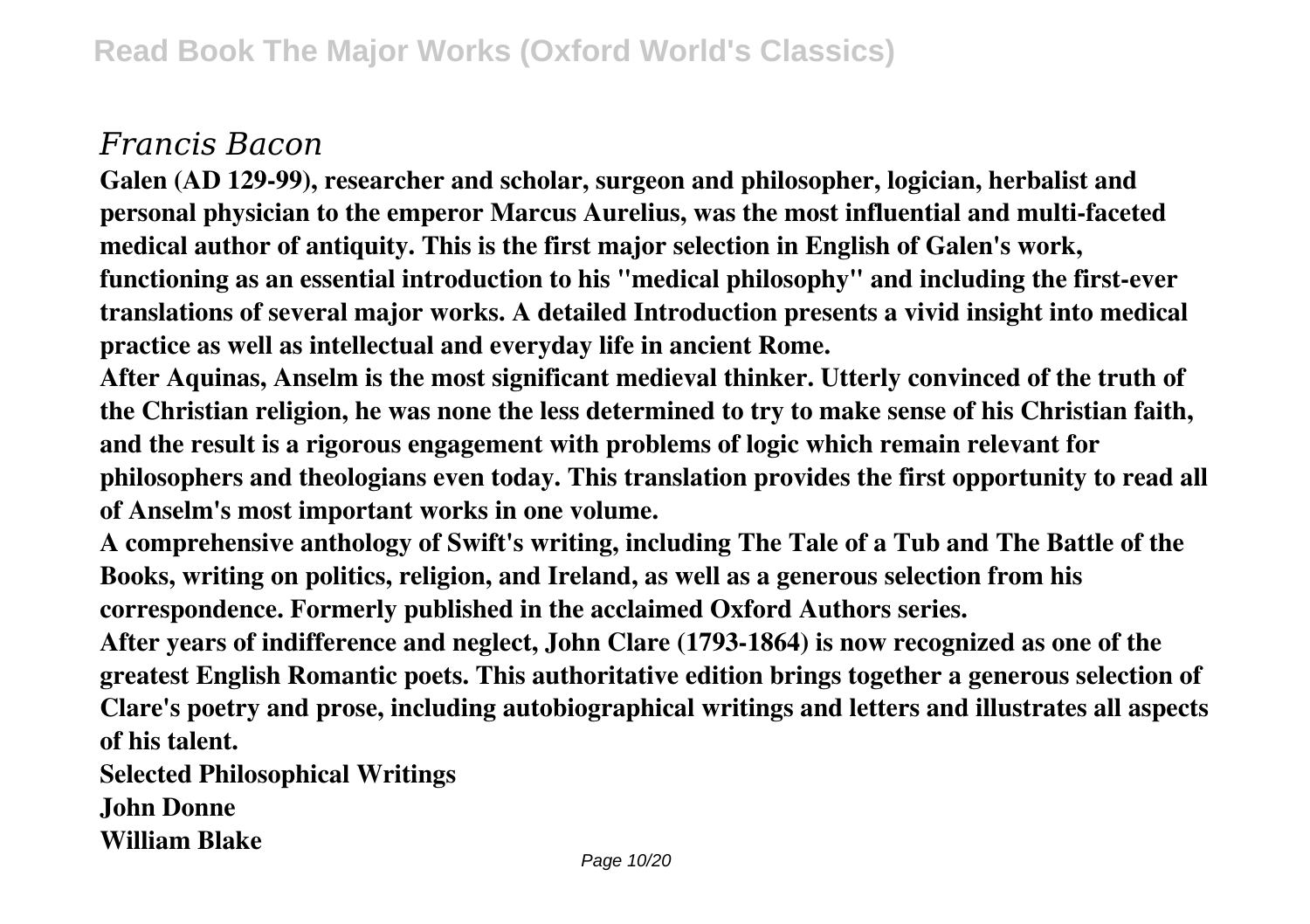*This work brings together a unique combination of Dryden's poetry and prose - all the major poems in full, literary criticism, and translations - to give the essence of his work and thinking.*

*This authoritative edition was formerly published in the acclaimed Oxford Authors series under the general editorship of Frank Kermode. It brings together a unique combination of Wordsworth's poetry and prose - all the major poems, complemented by important letters, prefaces, and essays - to give the essence of his work and thinking.*

*Reproduction of the original: The Spoils of Poynton by Henry James Features selections of the author's prose and poems, including the full texts of "The Dunciad," "The Rape of the Lock," and "Peri Bathous." Selected Letters of John Keats Milton and the Metamorphosis of Ovid The Essential Oscar Wilde*

*Contributing to our understanding of Ovid, Milton, and more broadly the transmission and transformation of classical traditions, this book examines the ways in which Milton drew on Ovid's oeuvre, and argues that Ovid's revision of the past gave Renaissance writers a model for their own transformation of classical works.*

*As a poet, essayist, moralist, literary critic, biographer, editor and lexicographer, Samuel Johnson's contributions to English literature cannot be understated. His single greatest* Page 11/20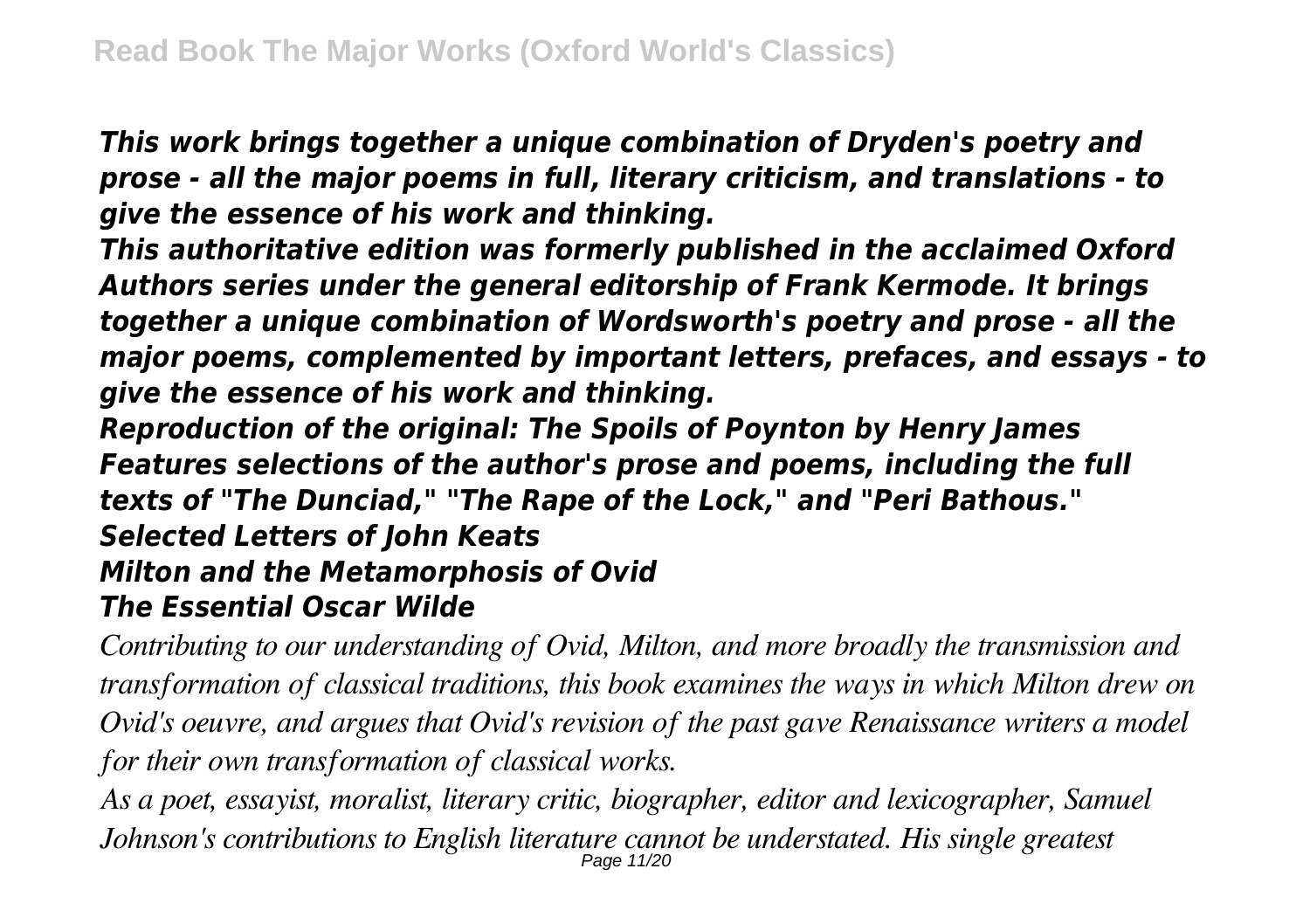*achievement is widely considered to be his "Dictionary of the English Language," which after nine years of research was first published in 1755. Until the publication of the "Oxford English Dictionary" over a century and a half later it was widely considered to be the preeminent dictionary of the English language. The work brought him much fame and success and had a profound impact on modern English literature. Johnson's contributions to the periodicals "The Rambler" and "The Idler" are considered to be some of the greatest examples of literary criticism of all time. This collection includes some of the best examples of his essays from those periodicals as well as a representative selection of his poetry, prose as well as his famous allegorical novel "The History of Rasselas, Prince of Abissinia." Readers of this volume will most assuredly agree that Johnson was a writer of immense talent whose genius is exhibited by the sheer breadth of his body of work.*

*• Marketing activity is focused on visibility in-store and online • Pre-publication mailings to special interest media, national and regional magazines, • Major focus on gift, travel, tourist sector • Mailings and promotion to Museums and galleries and local exhibitions. A stunning new edition with deluxe cover treatments, ribbon markers, luxury endpapers and gilded edges. The unabridged text is accompanied by a Glossary of Victorian and Literary terms produced for the modern reader. The poetry of W.B. Yeats is among the most-loved literature of the twentieth century. At times dream-like, at others political, his verse has a rich sense of identity, infused with myth, mysticism and lyrical skill. This gift edition of Collected* Page 12/20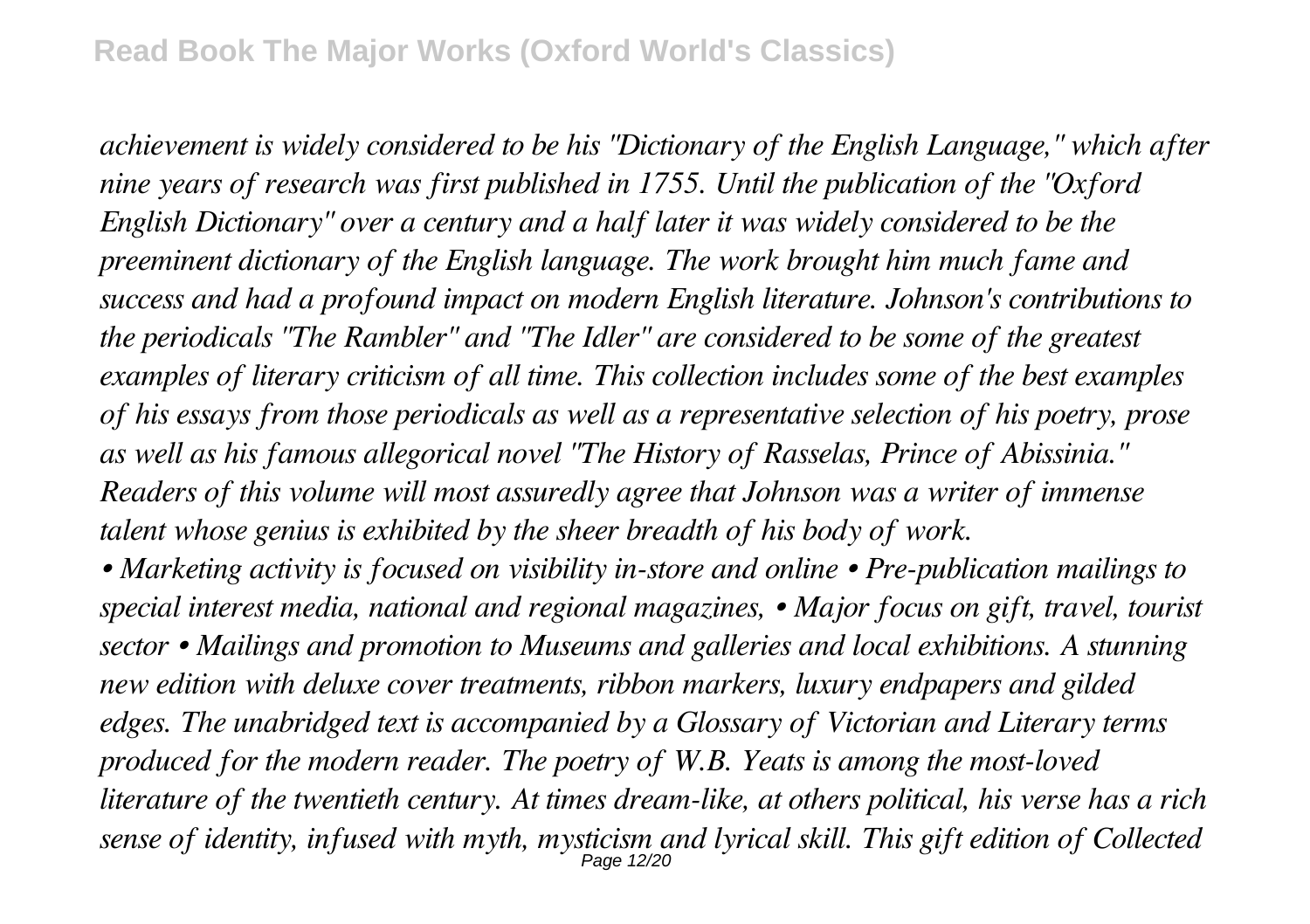*Poetry gathers some of the finest works by the Irish poet, including 'The Lake of Innisfree', 'The Stolen Child', 'An Irish Airman Foresees His Death', 'The Song of the Happy Shepherd', and 'Easter, 1916'. The FLAME TREE COLLECTABLE CLASSICS are chosen to create a delightful and timeless home library.*

*The novels of Charlotte and Emily Bronte have become canonical texts for the application of twentieth century literary and cultural theory. Along with the work of their sister, Anne, their texts are regarded as a sources of diversity in themselves, full of conflictual material which different schools of criticism have analysed and interpreted. This book shows how the Brontes writings engage with the major issues which dominate twentieth century theoretical work. The essays are grouped under broad schools of theory- biographical; feminist; marxist; psychoanalytical and postcolonial.*

*Selected Works*

*Major Works*

## *Poems and Prose*

The work of Francis Bacon (1909-1992) has a strength and vitality that has seen him rightfully hailed as one of the greatest twentieth-century artists. Francis Bacon is a superbly illustrated concise monograph that provides readers with an informative yet in-depth survey of the artist $i$  s entire career  $i$  from his earliest forays into the art world, to his death in Madrid in 1992.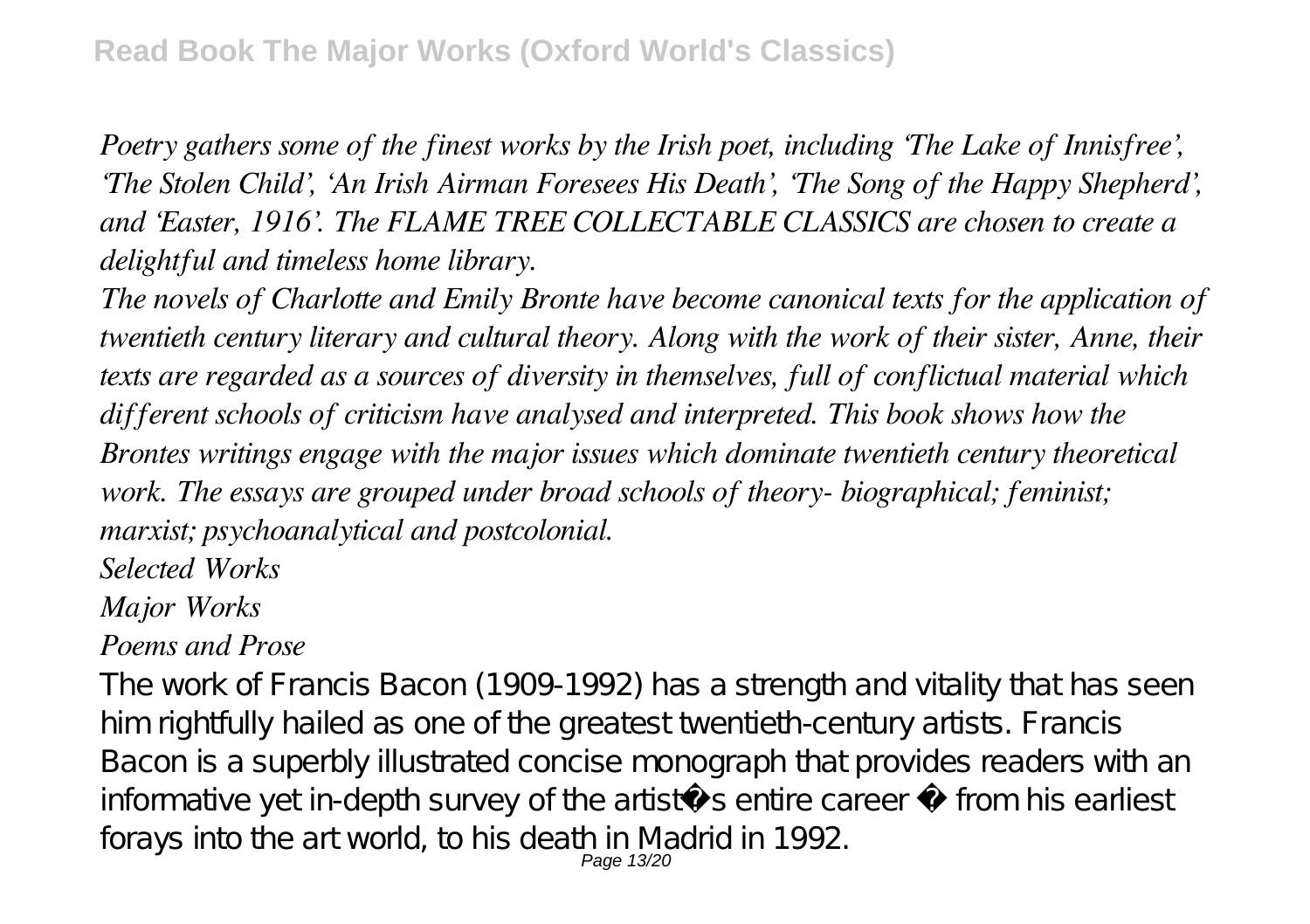Originally published in 2000 under title: Alfred Tennyson.

Offers the fullest one-volume selection in English of Shelley's major works,

including all but one of his longer poems, a wide range of shorter poems, and "A Defence of Poetry" and other major prose works.

A major new edition, freshly edited in many cases from manuscripts, of Shelley's poetry and prose. It contains the longer poems from Queen Mab to The Triumph of Life, including generous selections from Laon and Cythna, a wide range of his shorter poems, and much of his major prose, including A Defence of Poetry.

Selections from the Poems of Robert Burns

The Major Works of Samuel Johnson

Sir Philip Sidney

This authoritative edition brings together a unique combination of Sidney's poetry and prose, including 'The Defence of Poesy', substantial parts of both versions of the 'Arcadia', and the whole of the sonnet sequence 'Astrophil and Stella'.

This authoritative edition was originally published in the acclaimed Oxford Authors series under the general editorship of Frank Kermode. It brings together a unique combination of Milton's poetry and prose - all the English verse together with a generous selection from the major prosewritings - to give the essence of his work and thinking.Milton's influence on English poetry and criticism has been incalculable, and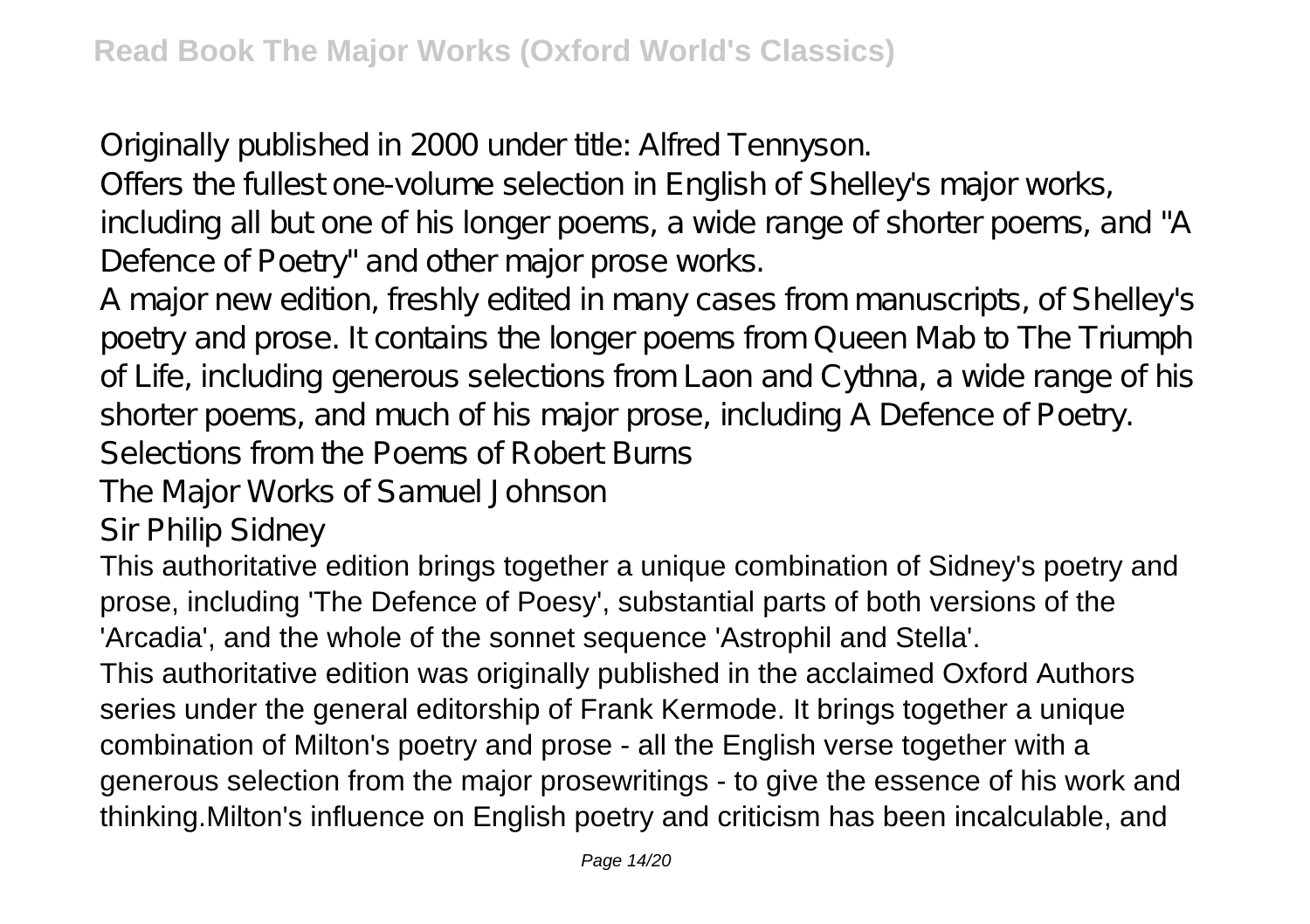this edition covers the full range of his poetic and political output. It includes Paradise Lost, Paradise Regained, and Samson Agonistes as well as major prose works such as Areopagitica and The Tenure of Kings andMagistrates. As well as all the English and Italian verse, the volume includes most of the Latin and Greek verse in parallel translation. Spelling has been modernized, and the poems are arranged in order of publication, essential to an understanding of the progress of Milton's career in relationto the political and religious upheavals of his time. The extensive notes cover syntax, vocabulary, historical context, and biblical and classical allusions. The introduction traces both Milton's changing conception of his own vocation, and the critical reception his work has received over the pastfour centuries.

William Blake (1757-1827), a visionary poet who was also a painter and engraver, was one of the most individual poets of any age. This newest volume in the best selling Longman Annotated Texts series, is a new anthology of William Blake poetry. Each work, including individual songs, has an introduction describing a range of critical opinion and the annotation is the most detailed of any single-volume Blake.This comprehensive selection includes complete texts of all Blake's best known work: the Songs of Innocence and of Experience, The Marriage of Heaven and Hell, The Book of Thel, Visions of the Daughters of Albion, America, the book of Urizen, and Laocoon. All Blake's significant lyric poems are included, and there are generous selections from The Four Zoas, Milton, Jerusalem and The Everlasting Gospel.Those intersted in the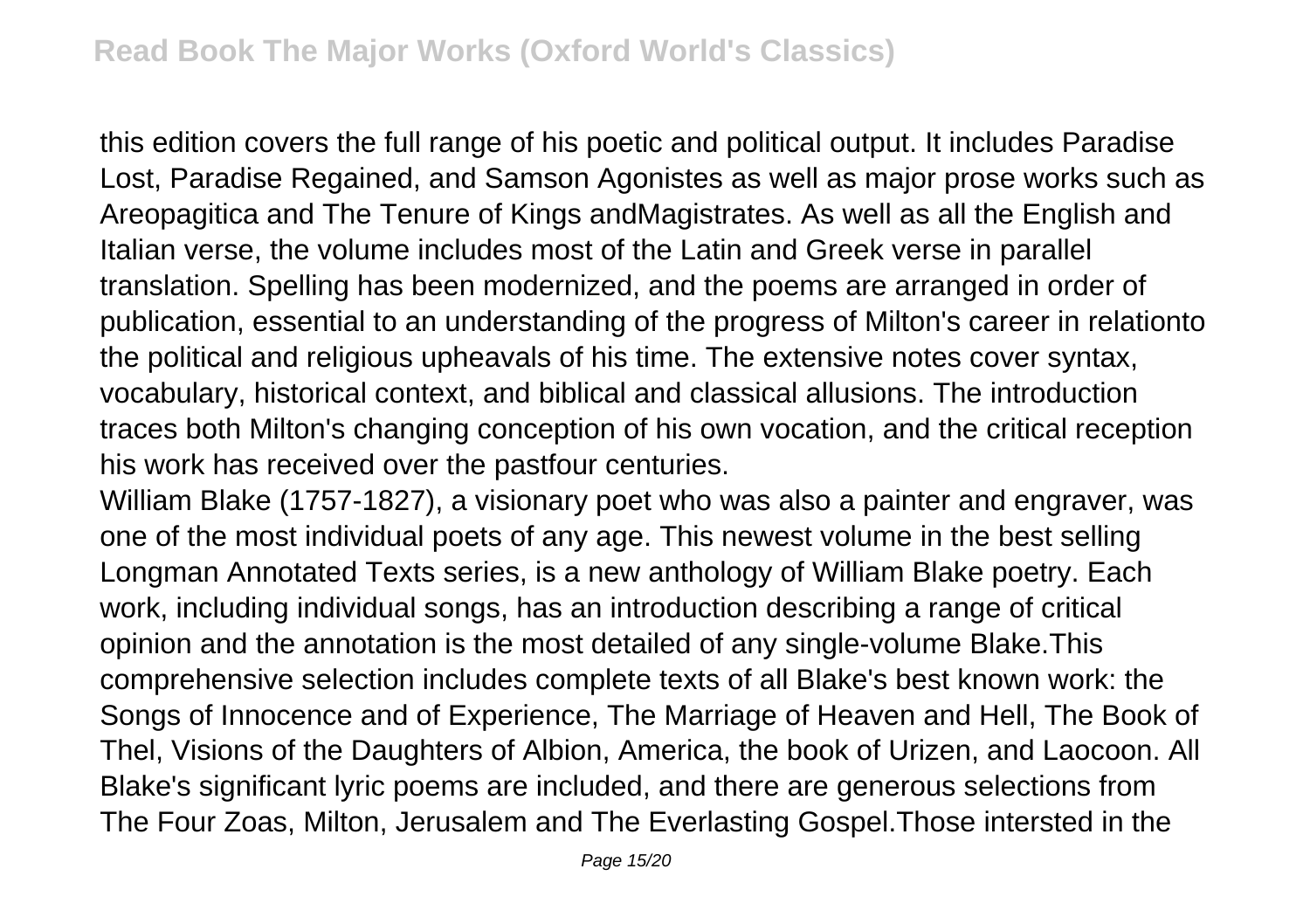poetry of William Blake. Also available in Hardcover 0-582-30740-6.

This authoritative edition was formerly published in the acclaimed Oxford Authors series under the general editorship fo Frank Kermode. It brings together a unique combination of Keats's poetry and prose - all the major poems complemented by a generous selection of Keats's letters - to give the essence of his work and thinking.

Anselm of Canterbury: The Major Works

### Pensées and Other Writings

### Sammlung

Sir Thomas Browne (1605-82) was a writer of breathtaking range and learning, whose works demonstrate a warm and humorous view of human nature. Religio Medici is a fascinating, witty and intimate exploration of his views on faith and tolerance, while substantial selections from Pseudodoxia Epidemica display Browne's breadth of knowledge and omnivorous curiosity in his account of common errors in a startling array of subjects including sciences, history, literature and philosophy. Hydriotaphia or 'Urn Buriall' is an intriguing meditation on death and the desire for immortality, The Garden of Cyrus considers the mysterious order to be found in nature, and A Letter to a Friend and the aphoristic Christian Morals provide profound spiritual guidance to readers.

Many of the earliest books, particularly those dating back to the 1900s and before, are now extremely scarce and increasingly expensive. We are republishing these classic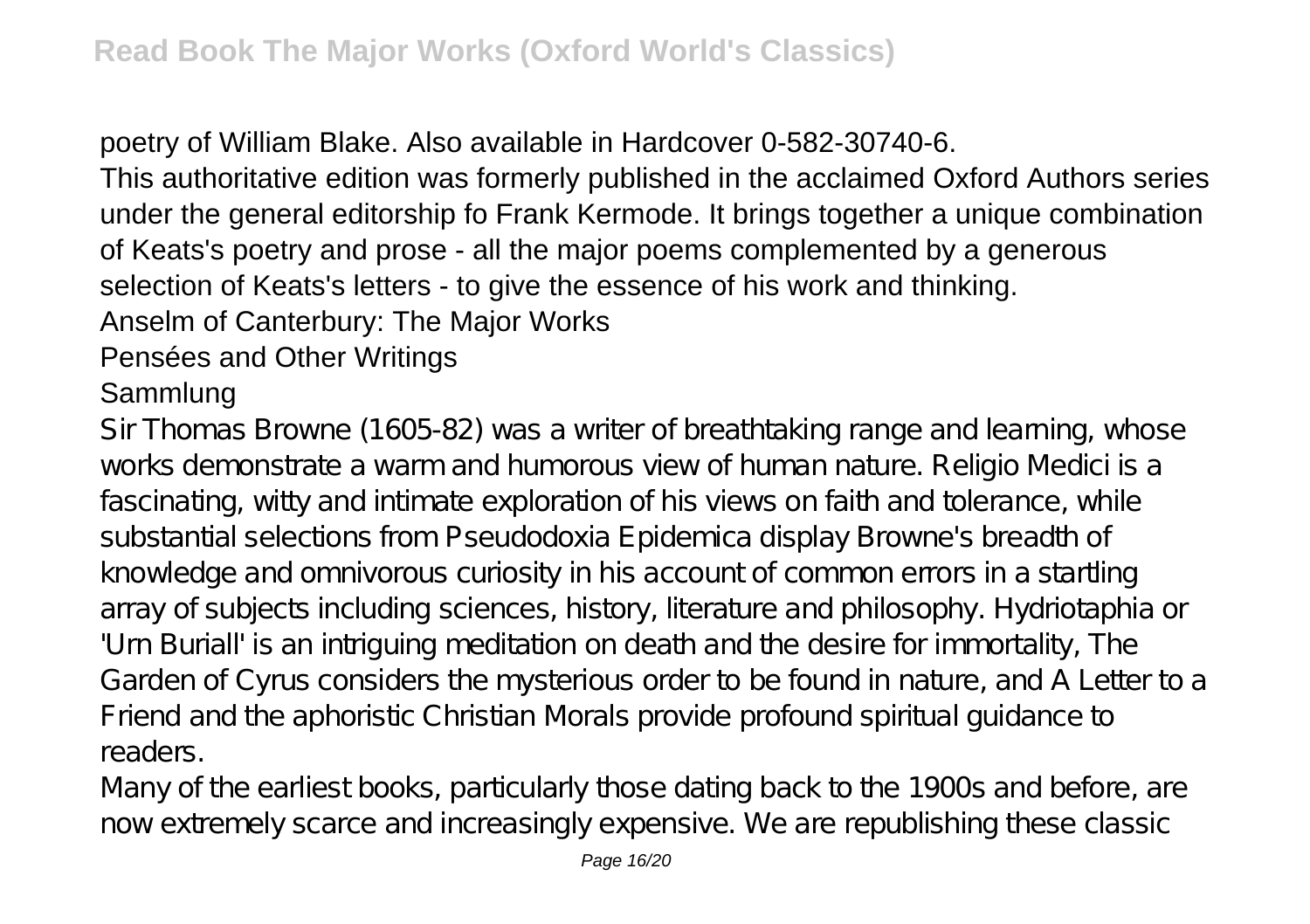works in affordable, high quality, modern editions, using the original text and artwork. This book is intended for students of philosophy and theology, on courses in medieval thought, undergraduate and post-graduate.

The letters of John Keats are, T. S. Eliot remarked, what letters ought to be; the fine things come in unexpectedly, neither introduced nor shown out, but between trifle and trifle. This new edition, which features four rediscovered letters, three of which are being published here for the first time, affords readers the pleasure of the poet's trifles as well as the surprise of his most famous ideas emerging unpredictably. Unlike other editions, this selection includes letters to Keats and among his friends, lending greater perspective to an epistolary portrait of the poet. It also offers a revealing look at his posthumous existence, the period of Keats's illness in Italy, painstakingly recorded in a series of moving letters by Keats's deathbed companion, Joseph Severn. Other letters by Dr. James Clark, Percy Bysshe Shelley, and Richard Woodhouse--omitted from other selections of Keats's letters--offer valuable additional testimony concerning Keats the man. Edited for greater readability, with annotations reduced and punctuation and spelling judiciously modernized, this selection recreates the spontaneity with which these letters were originally written.

W.B. Yeats Collected Poetry

The Poetical Works of Samuel Taylor Coleridge Sermons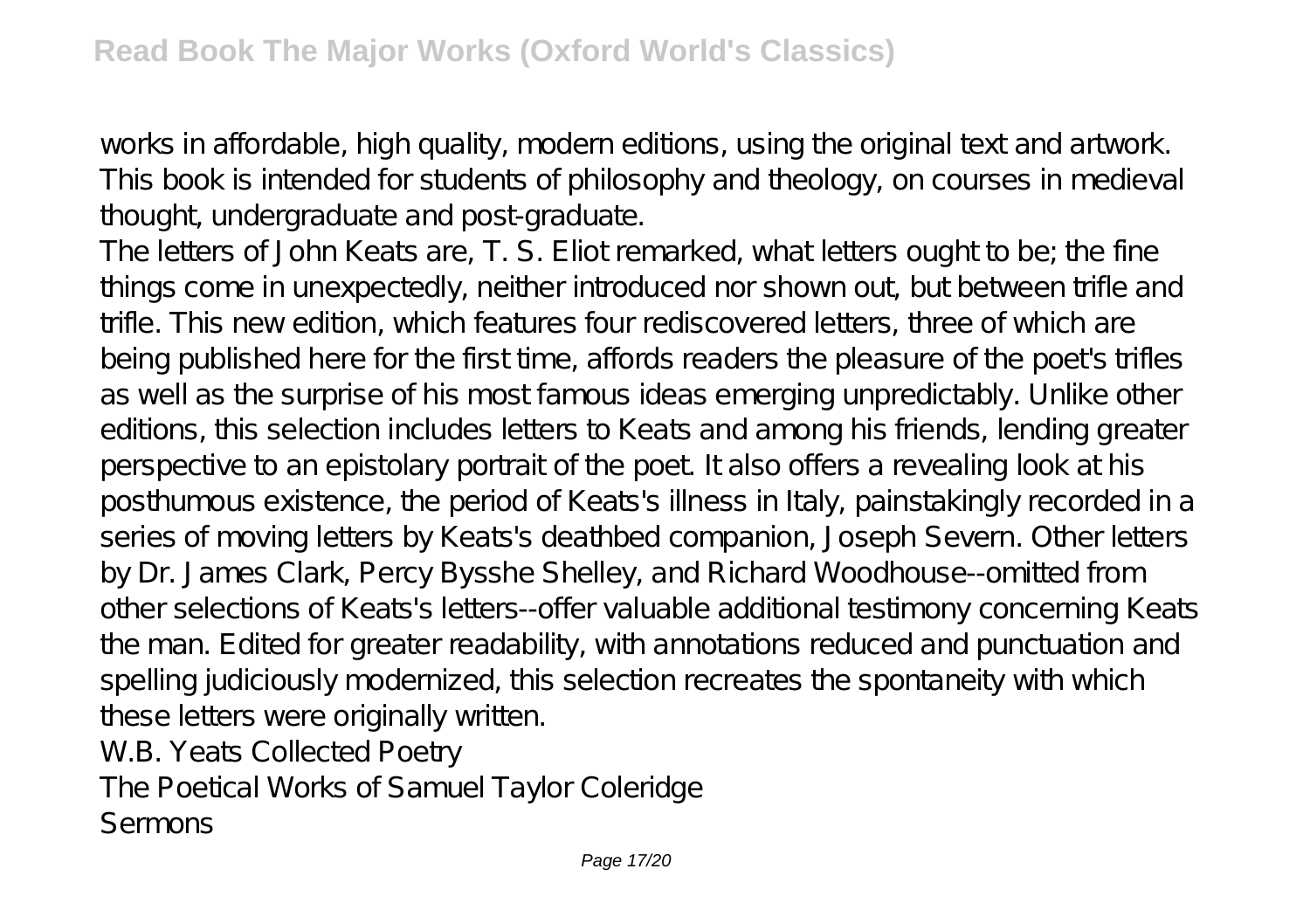Originally published in the acclaimed Oxford Authors series, this fine selection of Clare's writings, both verse and prose, illustrates all aspects of the poet's genius, from his bird and nature poems to his intense attempts at defining his own identity. This edition includes a new introduction by poet and scholar Tom Paulin.

Previously published in the Oxford Authors series, this unique one-volume selection of Milton's poetry and prose includes all the English and Italian verse and a generous selection of his major prose works. Modernized spelling, extensive notes, and a helpful introduction make the text immediately accessible to the modern reader. The Major WorksOxford University Press, USA

This authoritative edition was originally published in the acclaimed Oxford Authors series under the general editorship of Frank Kermode. It brings together a unique combination of Byron's poetry and prose - all the major poems, complemented by important letters, journals, and conversations - to give the essence of his work and thinking.

The Major Works

John Keats: Major Works

This book contains five stories by Irish author Oscar Wilde and are retold, with an introduction by Oscar Wilde's grandson. The book was edited by Merlin Holland.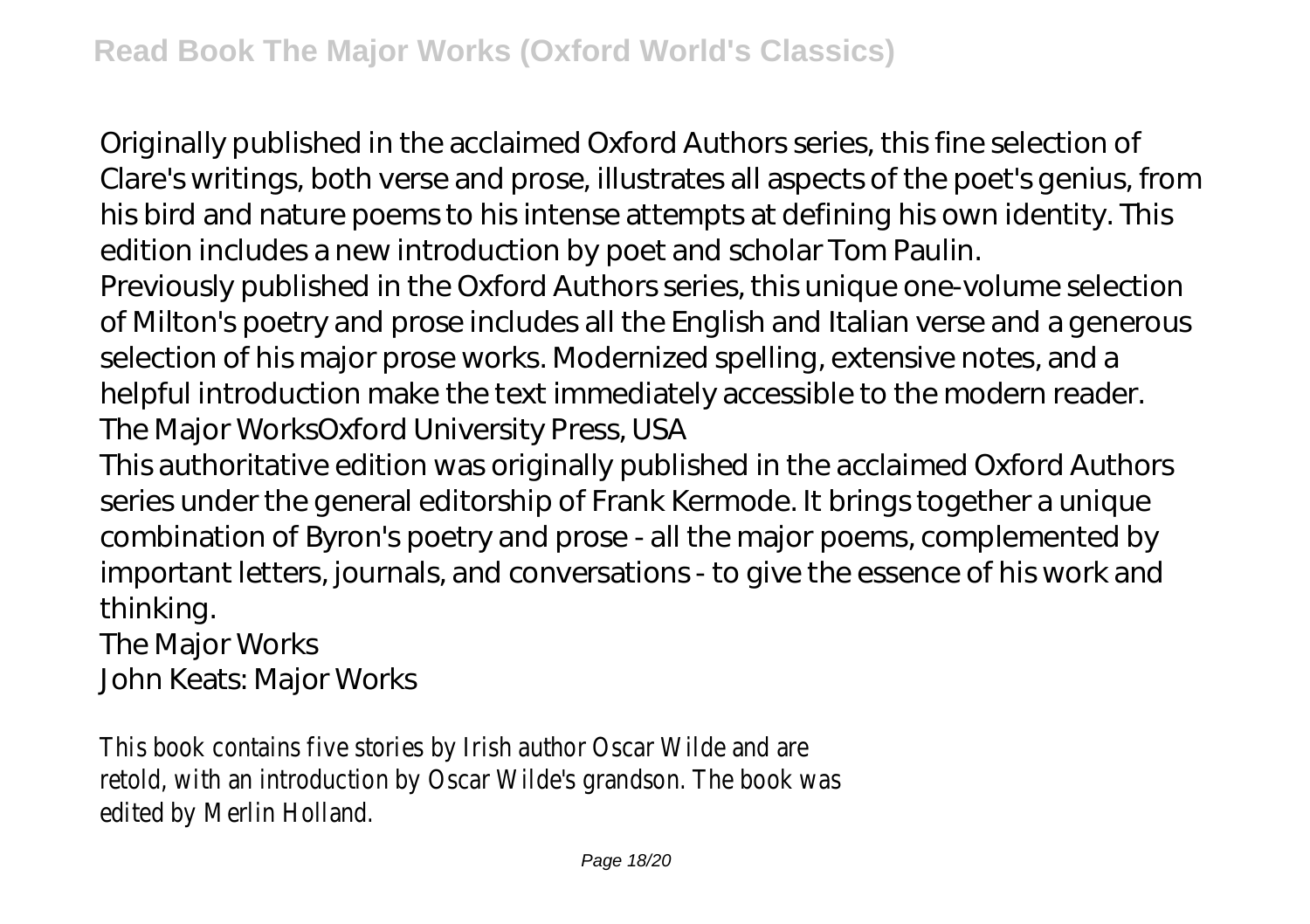'The mystery of Life, the mystery Of Death, I see Darkly as in a glass...' Christina Rossetti (1830-94) is perhaps the most contradictory of the great Victorian poets. She writes of the world's beauty, but fears that it may be deceptive, even deadly. She is a religious poet, but much of her work is driven by uncertainty. Her poems are restrained, even secretive, but they seek nothing less than the mystery of Life and Death. This edition contains Rossetti's strongest and most distinctive work: poetry (including 'Goblin Market', 'The Prince's Progress', and the sonnet sequence 'Monna Innominata'), stories (including the complete text of Maude), devotional prose (with nearly fifty entries from the 'reading diary' Times Flies), and personal letters. Those poems which Rossetti published, and those which she withheld from publication, are here brought together in chronological order, allowing the reader to observe her poetic trajectory. This edition also records the major revisions made by Rossetti when preparing her poems for publication. It brings together the fullest range of Rossetti's poetry and prose in one volume, and is an indispensable introduction to this entrancing writer. ABOUT THE SERIES: For over 100 years Oxford World's Classics has made available the widest range of literature from around the globe. Each affordable volume reflects Oxford's commitment to scholarship, providing the most accurate text plus a wealth of other